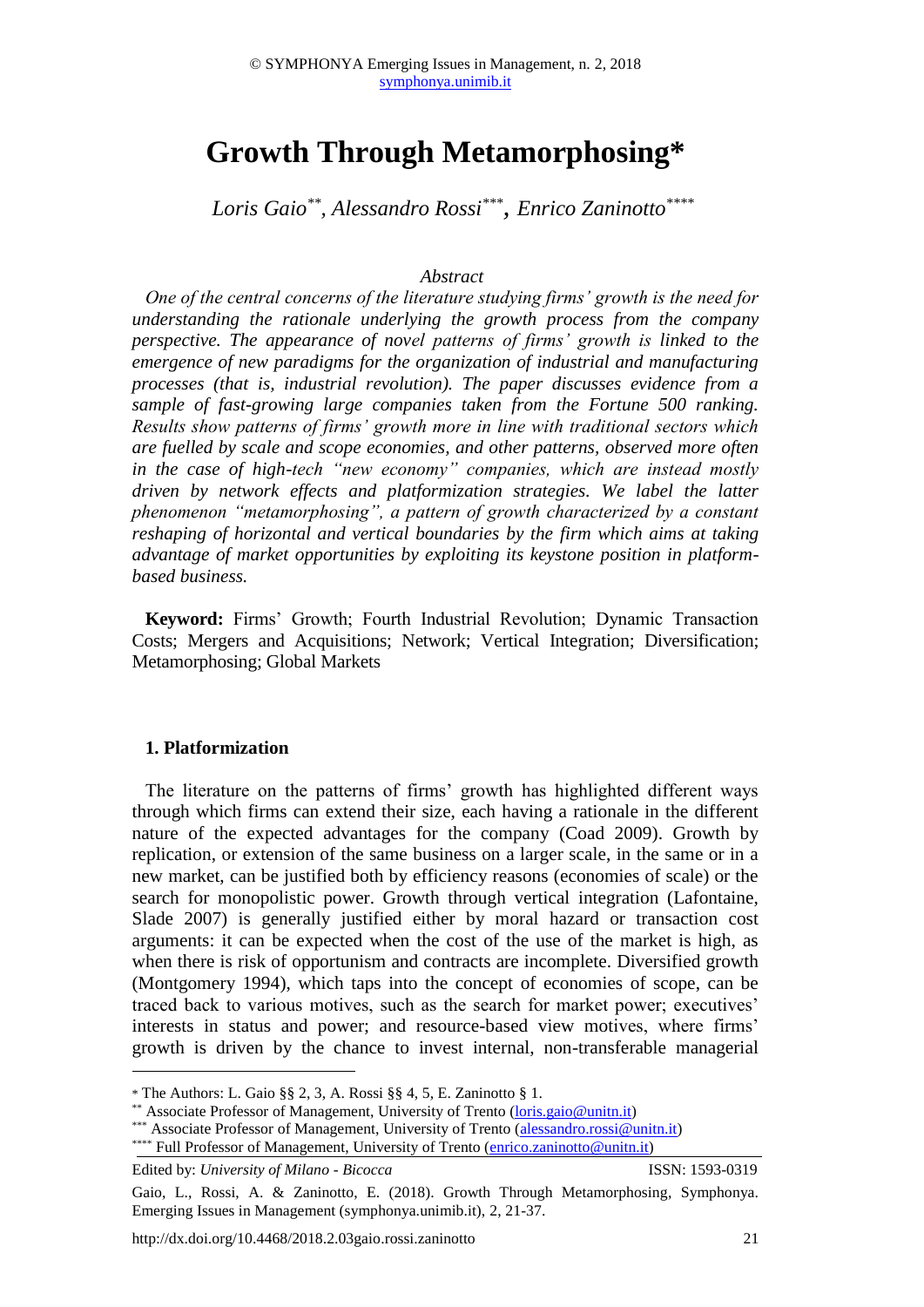competences in new businesses (Penrose 1959). More recently, newer patterns of growth have emerged. On the one side, studies on network effects (Katz, Shapiro 1994) have shown how market performance might tend to winner-takes-all outcomes where the leader tends to grow larger and larger. On the other side, the recent trends towards the platformization of markets and business are connected to novel patterns of growth where firms controlling the platform show aggressive patterns of growth fuelled, in turns, by the growth in the number of providers of products and services in the platform ecosystem (Aversa et al. 2015; Brondoni, Pironti 2015; Pironti et al. 2015; Rieple at al. 2012; Pisano et al. 2015; Rieple, Pisano 2015).

In this paper, we suggest that these different patterns of growth can be linked to major regime changes in the organization of industrial and manufacturing processes. Indeed, if one takes such a route, the issue of firm growth dates back to at least to the Second Industrial Revolution and the need to manage large-scale plants. The link between large-scale plants and vertical, "silo type" growth was highlighted by Chandler (1962) and vividly represented by Brands (2010). Historical reconstructions show firms' growth as driven by achieving large scale production benefits while at the same time minimizing coordination costs connected to the large size of the organization.

Later on, theoretical advancements brought on by transaction costs theory (Coase 1937) helped explain vertical integration as a means to growth via reshaping the boundaries of the firm, in order to reap the advantages of a hierarchical organization with respect to the market when dealing with issues such as uncertainty, high frequency of transactions, asset specificity, and opportunism. Later on, newly adopted organizational and management techniques, needed to run large-scale, vertically integrated firms, moved the attention from scale to scope. It was again Chandler (1990, 1992) who accounted for this enlargement of perspective, rooted in the Penrosian 'Theory of the growth of the firm' (Penrose 1959).

The Third Industrial Revolution, characterized by big advancements in information and communication technologies, opened the way to a different pattern of growth based on network effects. The size of the customer base appeared as a powerful source of growth: the more clients are captured, the faster the growth. Network competition was put at the centre of industrial dynamics. Again, historical accounts joined theoretical advancements (David 1992; Arthur 1994) in helping clarify new patterns of growth.

More recently, the idea of network effects has been extended to two-sided markets. A growing network of a service provider at one side of the market (e.g., customers) increases the provider's attractiveness to suppliers that can add services to the platform. This process makes it more attractive for clients to adhere to the platform, and so on. A wide debate issued on "platformization" as an impressively powerful driver of growth (Evans, Schmalensee 2007; Evans et al. 2006).

In this paper, we discuss these patterns of growth in light of the so called "Fourth Industrial Revolution". Two questions are at the centre of the paper. The first regards whether different patterns of growth replace each other, or instead survive, by complementing each other or by grafting. The second is related to whether it is possible to envisage new patterns of growth characterizing the Fourth Industrial Revolution. Under this respect, we gathered hints of a phenomenon that we dubbed "growth through metamorphosing", by which platform-based firms move their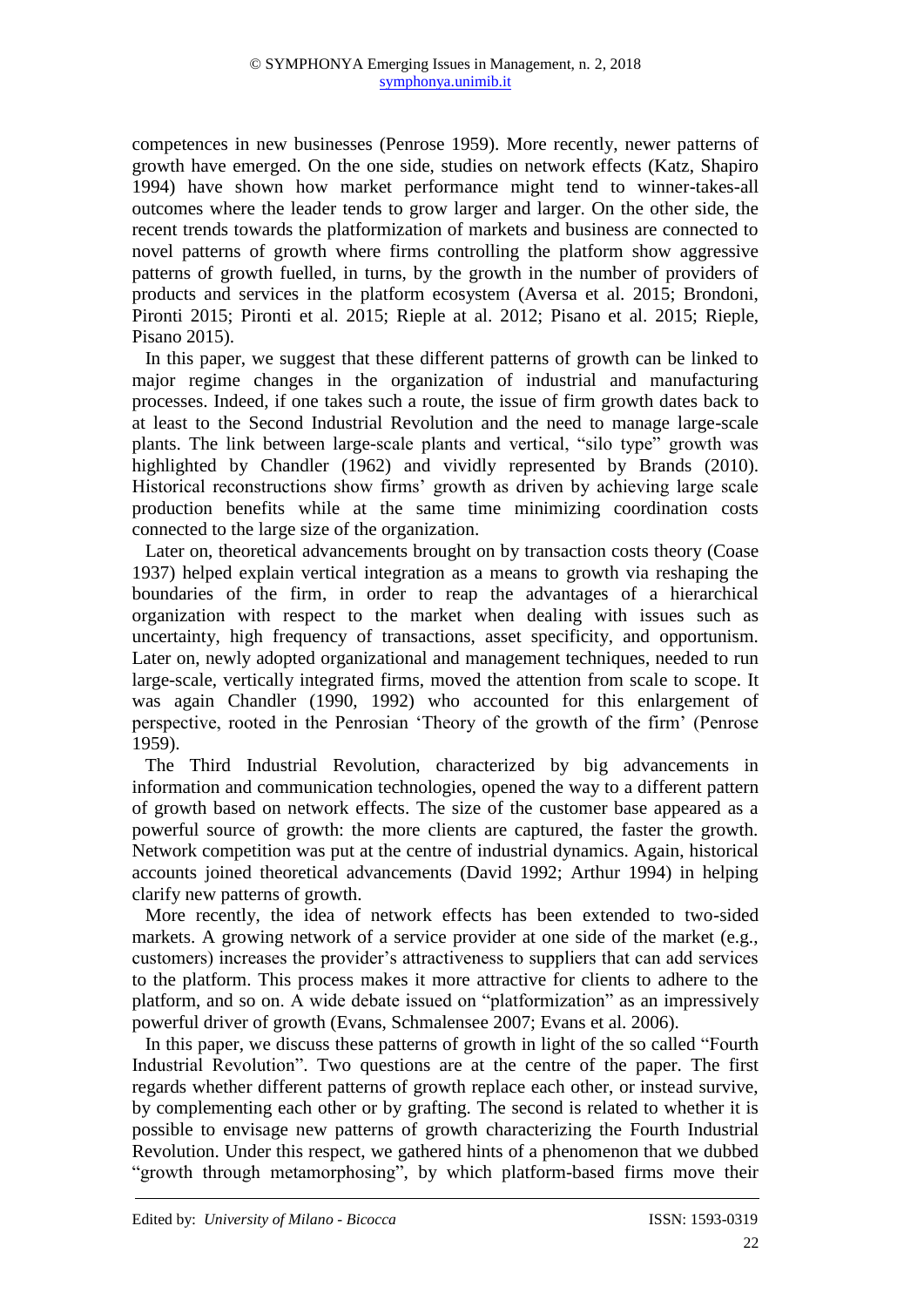boundaries upstream or downstream in the supply chain in order to capture from outside and inbreed complementary technologies with the aim of fostering (or sometimes hindering) their development. The idea that this paper sketches is rooted in an old, but barely exploited, concept of *dynamic transaction cost*, first presented by Langlois and Roberson (1995).

The aim of this article is to present some evidence on recent patterns of growth among large American companies. To assess the nature of growth, we look at US Fortune 500 companies and collect data on mergers and acquisitions (M&As) and divestitures for a group of fast-growing firms (the construction of the database is described in the next section). Leaving aside the issue of internal growth, we concentrate on external growth by analysing detailed documentation that helps characterize more precisely the nature of firms' changing boundaries and the directions and reasons for them. We then present some empirical evidence on the survival and overlapping of the "three generations" of growth—scale, scope, and network economies—and we gather hints of a fourth generation of growth through M&A, which we dubbed "metamorphosing". After a quantitative assessment of a Fortune 500 sample of some large-scale, high-growth-rate companies, we describe in detail three vignettes each representing an example of a different pattern of growth. The final section presents a summary of the findings along with an outlook into future research.

# **2. Data Set and Methodology**

In order to highlight different patterns of firms' growth, we firstly chose a sample of high-growth firms as a way to characterize quantitatively the phenomenon. Then we selected three case studies from the sample so to characterise qualitatively three different patterns of corporate growth.

We chose as a sample a subset of US Fortune 500 companies. Data on such companies has been collected on the whole timespan ranging from 1995 to 2015, through a total time interval of 21 years. Fortune 500 data has been consolidated by company, tracking relevant corporation variations such as name changes, transformations such as split and bankruptcy, and major mergers. Our sample, made by 331 firms, is represented by all 2015 Fortune 500 companies which have been continuously on the list since their entry and whose median yearly growth rate is higher than 10%.

There is a well-developed debate in the literature on firm growth dynamics on how to operationalize growth measures (Weinzimmer 1998; Coad 2009). Our choice was to use the yearly growth ratio of revenues, which then have been computed for every company, and corporations have been ranked by total positive variation.

In the second part of the analysis, we focus on growth dynamics by means of mergers, acquisitions, and divestitures. Mergers and acquisitions constitute an established approach in company growth literature and have been extensively applied to explain and account for non-organic growth (Faulkner et al. 2012). In particular, recent streams of investigation relate M&A dynamics to the exploitation of strategic agility in building and maintaining technological platforms (Brueller et al. 2014). In order to operationalize this, we made use of the Lexis-Nexis M&A Mergerstat database from 1995 to 2014 to collect data on our set of firms.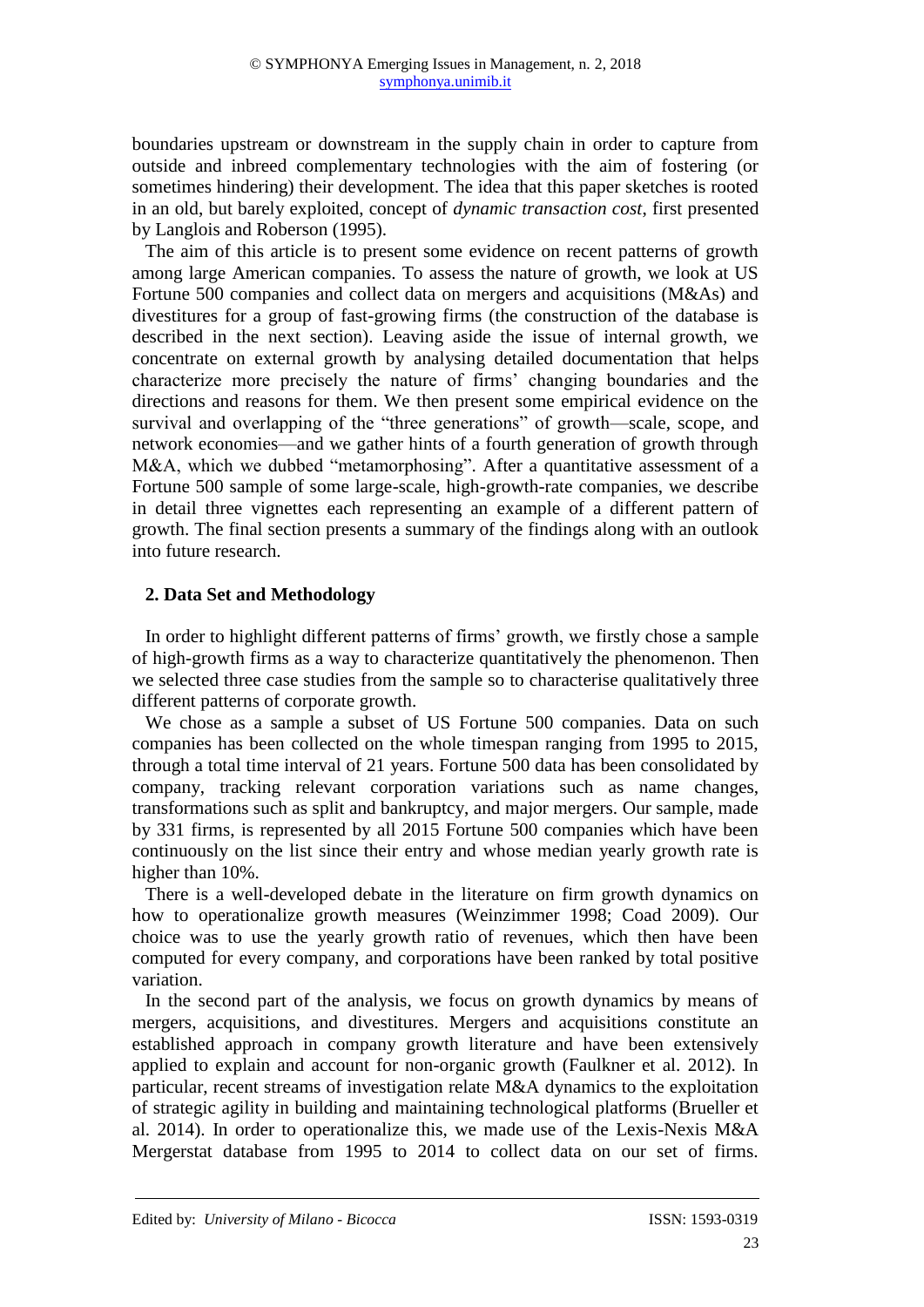Operations were filtered out according to closing date, taking into account completed operations only.

Conventional research mostly uses SIC codes in categorizing the targets according to their relationships with the acquiring firm's main business. Unfortunately, this approach poses a series of shortcomings and flaws (Yang et al. 2018). Therefore, instead of using SIC codes in this study, a qualitative approach was embodied, and we investigated all M&A and divestitures for three case studies, analysing all the instances by coding the descriptions of targets and deals from the Lexis-Nexis Mergerstat database.

#### **3. Patterns of Growth Among the US Fortune 500**

A broad view of growth rates of firms in the US Fortune 500 during the period 1995–2005 is shown in Figure 1. We consider companies at the top right of the figure, which collects the fastest growth companies that made the *Fortune* list for at least 10 years.**<sup>1</sup>**





*Source*: elaboration from Fortune 500 data

Table 1, collect some descriptive statistics on those fastest growing firms. Notably, Microsoft with 221 operations, Cisco with 209, and Amazon with 181 used mostly M&As as a growth strategy; on the other side, four firms relied uniquely on internal growth.

1

<sup>&</sup>lt;sup>1</sup> Banking, insurance, and finance companies were disregarded from the sample.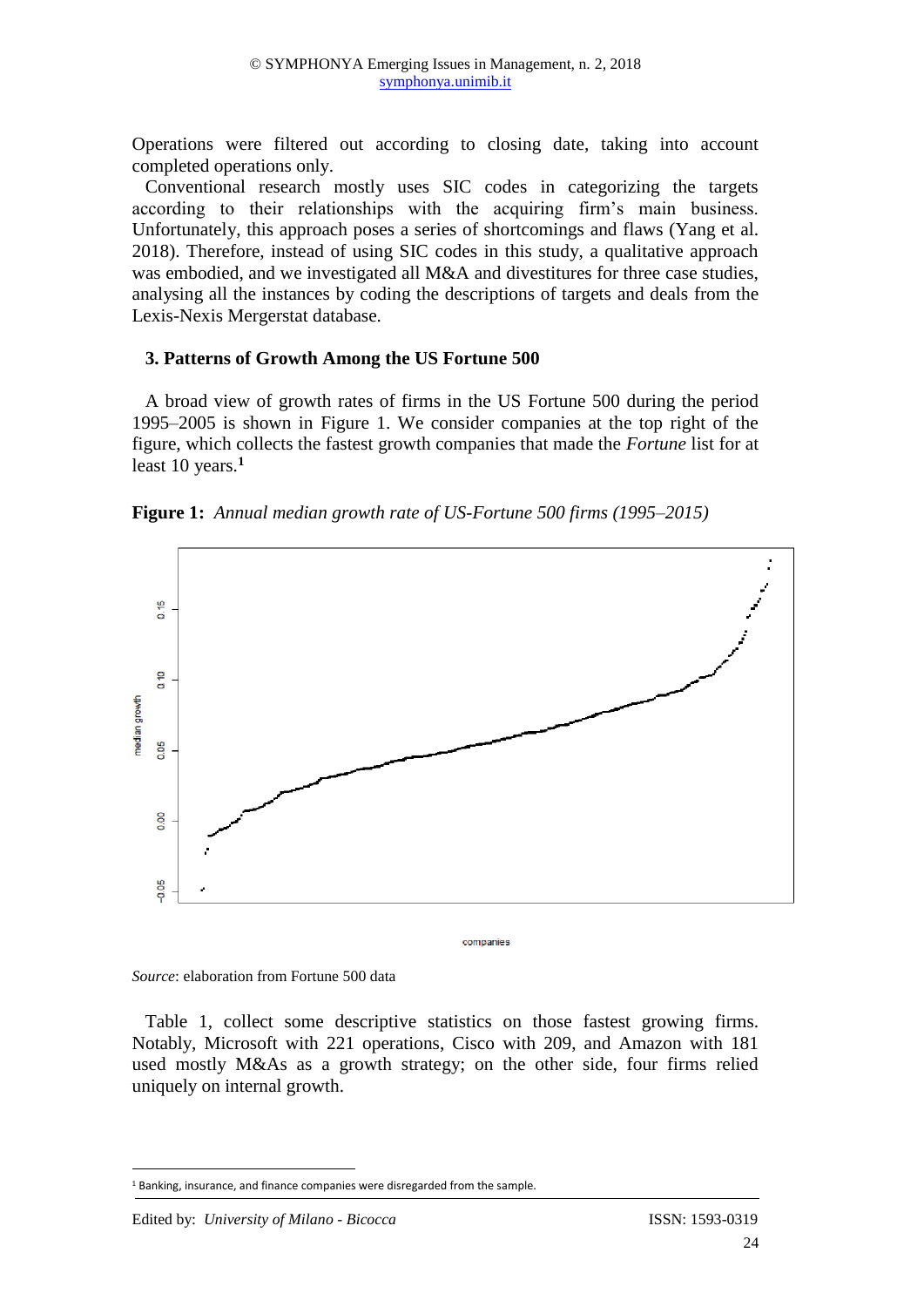| <b>Name</b>            | <b>Ticker</b> | Industry                                      | Growth | Years | <b>Deals</b>   | <b>SIC</b> |
|------------------------|---------------|-----------------------------------------------|--------|-------|----------------|------------|
| Alphabet               | GOOG          | <b>Information Retrieval Services</b>         | 0.1846 | 10    | 62             | 7375       |
| Amazon.Com             | <b>AMZN</b>   | Catalogue and Mail-Order House                | 0.179  | 14    | 181            | 5961       |
| World Fuel Serv.       | <b>INT</b>    | Petroleum Products Wholesale                  | 0.1682 | 11    | 18             | 5172       |
| <b>Energy Transfer</b> | <b>ETP</b>    | Natural Gas Transmission                      | 0.1662 | 10    | 22             | 4922       |
| Anadarko               | <b>APC</b>    | Crude Petroleum and Natural Gas               | 0.1635 | 15    | 35             | 1311       |
| D.R. Horton            | DHI           | <b>Operative Builders</b>                     | 0.1634 | 13    | $\mathbf{0}$   | 1531       |
| Western Digital        | <b>WDC</b>    | <b>Computer Storage Devices</b>               | 0.1576 | 12    | 19             | 3572       |
| Valero Energy          | <b>VLO</b>    | Petroleum Refining                            | 0.1554 | 19    | 27             | 2911       |
| Tesoro                 | <b>TSO</b>    | Petroleum Refining                            | 0.1532 | 16    | 13             | 2911       |
| Plains GP              | PAGP          | Offices of Holding Companies, NEC             | 0.1531 | 14    | $\overline{0}$ | 6719       |
| Chesapeake En.         | <b>CHK</b>    | Crude Petroleum and Natural Gas               | 0.1509 | 10    | 52             | 1311       |
| Lennar                 | <b>LEN</b>    | General Contractors-Single Houses             | 0.1506 | 11    | 25             | 1521       |
| National Oilwell       | <b>NOV</b>    | Oil and Gas Field Machinery                   | 0.1458 | 10    | 41             | 3533       |
| Apache                 | <b>APA</b>    | Crude Petroleum and Natural Gas               | 0.1448 | 12    | 27             | 1311       |
| Oualcomm               | <b>QCOM</b>   | Radio and Television Equipment                | 0.1317 | 16    | 66             | 3663       |
| Kinder Morgan          | KMI           | Natural Gas Transmission                      | 0.1294 | 15    | 11             | 4922       |
| ConocoPhillips         | <b>COP</b>    | Petroleum Refining                            | 0.1265 | 21    | 58             | 2911       |
| Devon Energy           | <b>DVN</b>    | Crude Petroleum and Natural Gas               | 0.1263 | 14    | 33             | 1311       |
| Lowe's                 | LOW           | Lumber and Other Building Materials           | 0.1224 | 21    | $\tau$         | 5211       |
| Apple                  | <b>AAPL</b>   | <b>Electronic Computers</b>                   | 0.1224 | 21    | 34             | 3571       |
| PulteGroup             | <b>PHM</b>    | <b>Operative Builders</b>                     | 0.1209 | 13    | $\theta$       | 1531       |
| Danaher                | <b>DHR</b>    | <b>Industrial Instruments for Measurement</b> | 0.1195 | 17    | 84             | 3823       |
| <b>EMC</b>             | <b>EMC</b>    | <b>Computer Storage Devices</b>               | 0.1179 | 18    | 3              | 3572       |
| Oracle                 | ORCL          | Pre-packaged Software                         | 0.1174 | 20    | 137            | 7372       |
| Jabil Circuit          | <b>JBL</b>    | <b>Printed Circuit Boards</b>                 | 0.114  | 14    | 22             | 3672       |
| Nucor                  | <b>NUE</b>    | Steel Works, Blast Furnaces, and Mills        | 0.1128 | 21    | $\mathbf{0}$   | 3312       |
| CarMax                 | <b>KMX</b>    | <b>Motor Vehicle Dealers</b>                  | 0.1119 | 12    | $\overline{2}$ | 5521       |
| eBay                   | <b>EBAY</b>   | <b>Business Services, NEC</b>                 | 0.1096 | 10    | 77             | 7389       |
| <b>Whole Foods</b>     | <b>WFM</b>    | <b>Grocery Stores</b>                         | 0.109  | 11    | 21             | 5411       |
| Comcast                | <b>CMCSA</b>  | Telephone Communications                      | 0.1081 | 20    | 55             | 4813       |
| <b>US</b> Steel        | X             | Steel Works, Blast Furnaces, and Mills        | 0.1042 | 13    | 17             | 3312       |
| Penske                 | PAG           | <b>Motor Vehicle Dealers</b>                  | 0.1032 | 17    | 20             | 5511       |
| <b>Terex</b>           | <b>TEX</b>    | Industrial Trucks, Tractors, and Trailers     | 0.103  | 12    | 59             | 3537       |
| Walgreens              | <b>WAG</b>    | Drug Stores and Proprietary Stores            | 0.1027 | 21    | 49             | 5912       |
| Cisco Systems          | CSCO          | Telephone and Telegraph Apparatus             | 0.1023 | 19    | 209            | 3661       |
| <b>Starbucks</b>       | <b>SBUX</b>   | <b>Eating Places</b>                          | 0.102  | 13    | 29             | 5812       |
| Microsoft              | <b>MSFT</b>   | Pre-packaged Software                         | 0.1019 | 21    | 221            | 7372       |
| Kohl's                 | <b>KSS</b>    | <b>Department Stores</b>                      | 0.1015 | 18    | 1              | 5311       |

**Table 1:** *Fastest Growing Firms (annual growth rate > 10%)*

*Source:* elaboration from Fortune 500 data (1995-2015)

Also, there is no clear evidence of an association between growth and M&A (Figure 2); external growth seems to be more of a strategic choice than a common rule for the companies in the sample. Contrary to the naïve belief that hi-tech and software companies should be the easy winners in the race to persistent fast growth the Table shows a much more sectorial heterogeneity. For instance, in the top 20 ranks, the broad New Economy category (mail orders, information services, electronic, communication, and broadcasting) seems to be dwarfed by the Energy sector (oil and gas extraction, refining, transmission, wholesale, energy machinery, and energy infrastructures and logistic services).

Table 2 groups SIC codes in four broad categories. The first one groups all the codes in some ways related to the new economy. M&A is widely used by firms in this group, and there are on average 90 M&A operations per firm. In the energy sector, the average number of M&As is 31, and in Commerce and Restaurant the average number of M&As is 18. The residual sector has 23 M&As per firm, but the variability is very high. Among Operative Builders M&A are absent, and 84 M&A operations are due to a single firm (Danaher) operating in the Industrial Instruments for Measurement, Display and Control, a category that has much in common with the New Economy group. It must be noted that traditional manufacture is present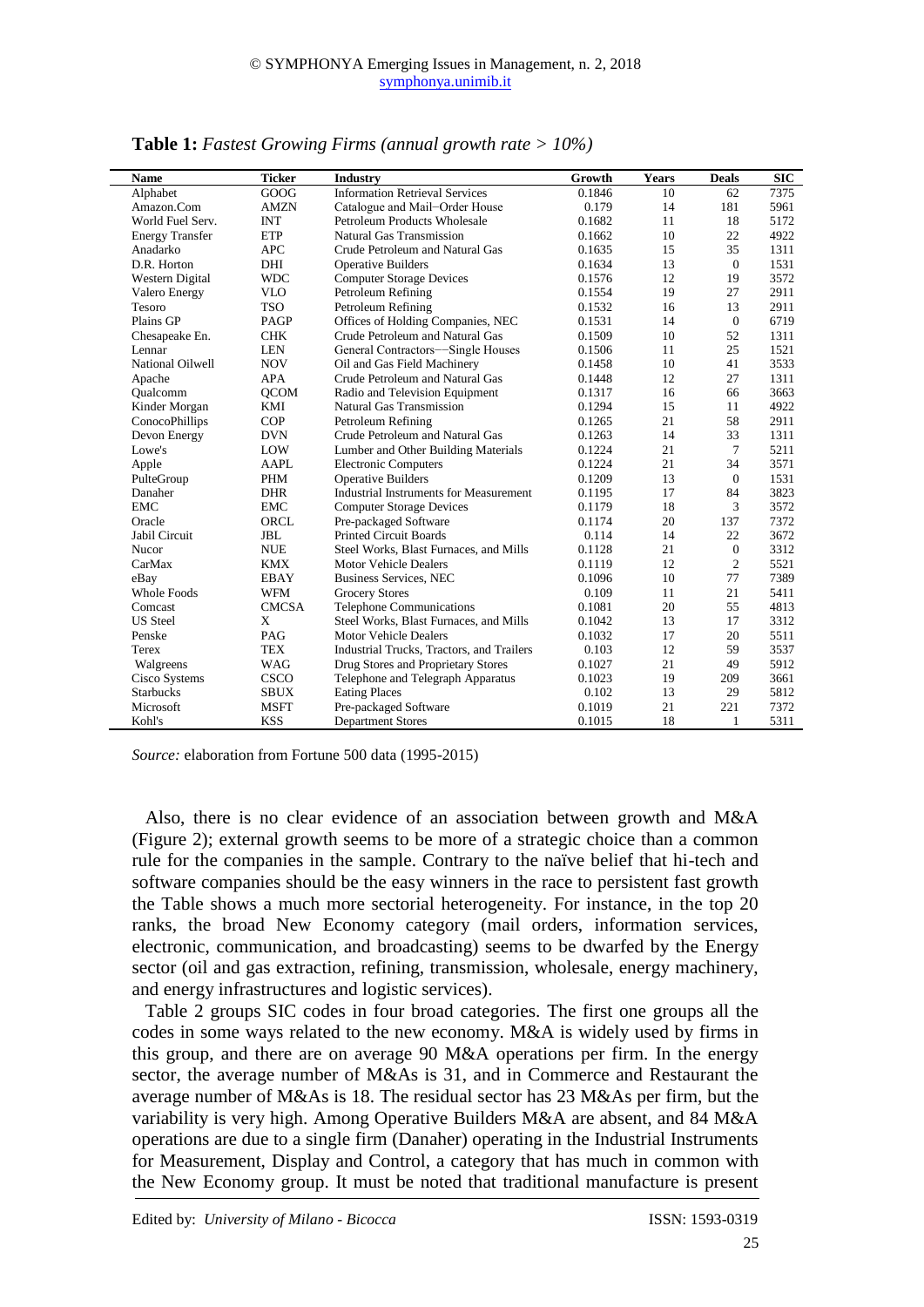with only three firms, two (Nucor and United State Steel) operating in steel and related products, while the third (Terex) is a manufacturer of lifting and material handling solutions.

**Figure 2:** *Firms by Annual Growth and Acquisitions (in frame, firms considered in qualitative analysis)*



*Source:* elaboration from Fortune 500 data (1995-2015)

Traditional manufacturers were invested by the "great (second) unbundling": the value chain was dismantled and production stages were offshored to a small group of developing countries. A precise account of this phenomenon, which reversed the silos pattern of growth described by Chandler (1962), was given by Baldwin (2016). Baldwin stressed the role of information technology and knowledge in reversing the clustered (in firms and countries) manufacture of the golden age of capitalism, and triggering the geographic (and, under certain conditions, ownership) separation of G7 factories. What does not enter into Baldwin's narrative is why, at the same time, a new group of firms—either in IT-related industries, or in industries (like energy) always at the top of large firms, or in traditional industries (commerce and restaurants)—grew so fast. Our position is that the two phenomena can be related, and the Fourth Industrial Revolution is at the root of both the "great unbundling" and the "new bundling".

High growth is not a matter of the industries that led the Second Industrial Revolution anymore—the ones depicted by Chandler and Penrose, whose increase in size via M&A, fuelled by economies of scale and scope, was achieved though vertical integration and diversification. But, at the same time, neither is it just a matter of the so called new economy sectors, where firms exploit network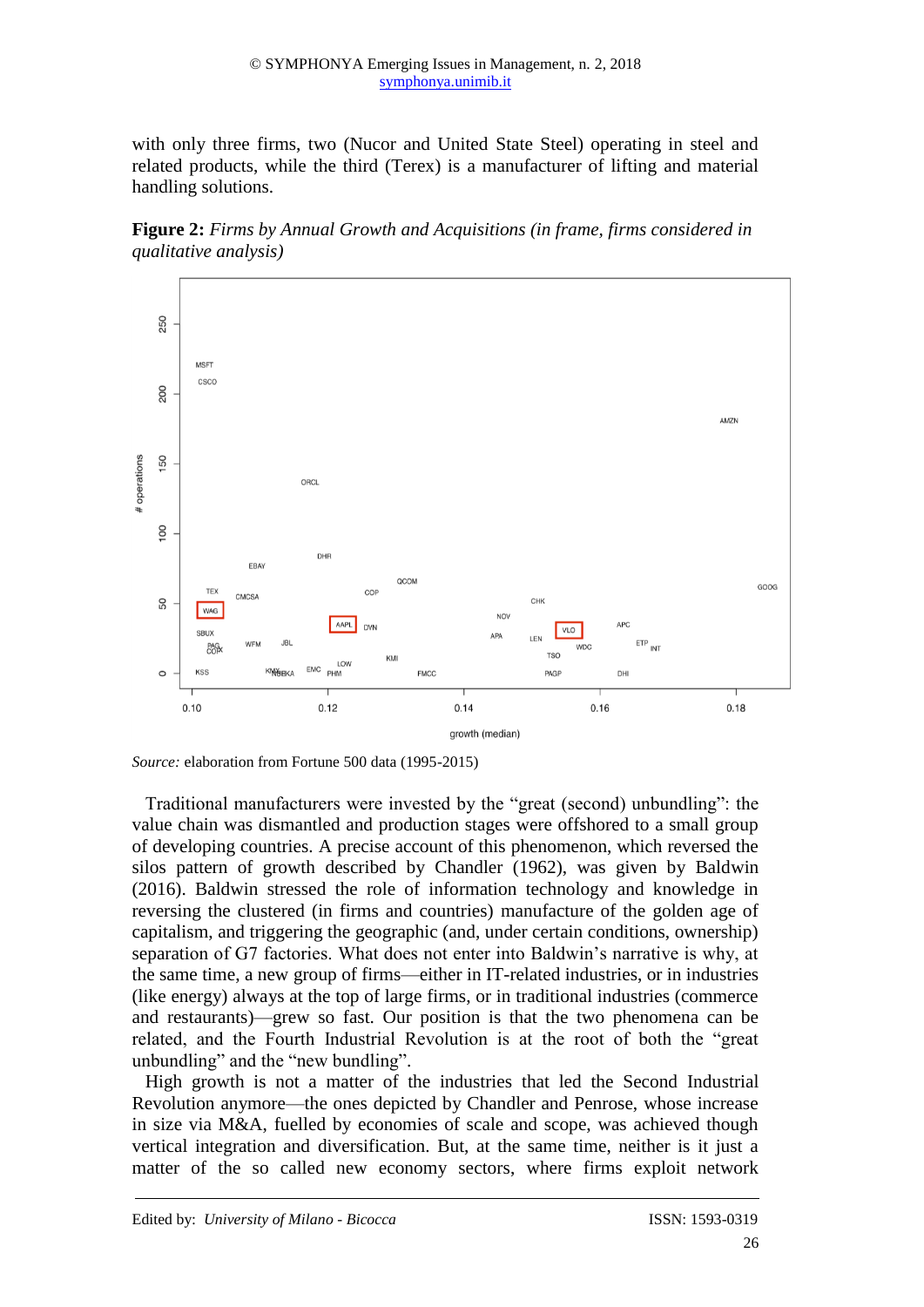economies and platforms as means for growth. Some firms of the "old economy" not only are unaffected by unbundling, but keep the pace of growth of the Fourth Industrial Revolutioners.

| <b>Lable 2.</b> Firms and mergers Grouped by main Categories |                                 |              |      |
|--------------------------------------------------------------|---------------------------------|--------------|------|
| Industry                                                     | Group                           | <b>Firms</b> | M&A  |
| <b>Information Retrieval Services</b>                        |                                 |              |      |
| Catalogue and Mail-Order Houses                              |                                 |              |      |
| <b>Computer Storage Devices</b>                              | <b>ICT</b> Industries           |              |      |
| Radio and Television Equipment                               |                                 |              |      |
| <b>Electronic Computer</b>                                   |                                 |              |      |
| <b>Computer Storage Devices</b>                              |                                 | 12           | 1087 |
| Pre-packaged Software                                        |                                 |              |      |
| <b>Printed Circuit Boards</b>                                |                                 |              |      |
| <b>Telephone Communications</b>                              |                                 |              |      |
| Telephone and Telegraph Apparatus                            |                                 |              |      |
| <b>Business Services, NEC</b>                                |                                 |              |      |
| Petroleum and Petroleum Products Wholesalers                 |                                 |              |      |
| Natural Gas Transmission                                     |                                 |              |      |
| Crude Petroleum and Natural Gas                              |                                 |              |      |
| Petroleum Refining                                           | Energy                          | 11           | 341  |
| Oil and Gas Field Machinery and Equipment                    |                                 |              |      |
| Lumber and Other Building Materials Dealers                  |                                 |              |      |
| <b>Motor Vehicle Dealers</b>                                 |                                 |              |      |
| <b>Grocery Stores</b>                                        |                                 |              |      |
| Drug Stores and Proprietary Stores                           | <b>Commerce and Restaurants</b> | 7            | 125  |
| <b>Eating Places</b>                                         |                                 |              |      |
| <b>Department Stores</b>                                     |                                 |              |      |
| <b>Operative Builders</b>                                    |                                 |              |      |
| Offices of Holding Companies—NEC                             |                                 |              |      |
| General Contractors-Single Houses                            |                                 |              |      |
| <b>Industrial Instruments for Measurement</b>                | Others                          | 8            | 185  |
| Steel Work, Blast Furnaces, and Mills                        |                                 |              |      |
| Industrial Trucks, Tractors, Trailers, and Stackers          |                                 |              |      |

**Table 2:** *Firms and Mergers Grouped by Main Categories*

*Source:* elaboration from Fortune 500 (1995-2015) and Mergerstat M&A data

To understand better what lies in between the old and the new, it is worth describing three short case studies that we use as insightful vignettes detailing different patterns of firms' growth. Among the high-growth companies in US Fortune 500 rankings, we chose three firms (Valero Energy, Walgreens and Apple – see also Figure 2). From our sample, we took three prominent companies which clearly adopted different strategies for growth (respectively: scale-based, scopebased, and platform & metamorphosing-based growth), at the same time controlling for the number of M&As and divestiture operations occurred in the period 1995– 2005.

# **3.1. Valero Energy (VLO)**

Valero Energy Corporation is an international manufacturer and marketer of transportation fuels and related petrochemical products. It is headquartered in San Antonio, Texas, United States. Valero operates in two reportable segments: refining and ethanol. The refining segment includes refining operations, wholesale marketing, product supply and distribution, and transportation operations in the U.S., Canada, the U.K., Aruba, and Ireland. The ethanol segment primarily includes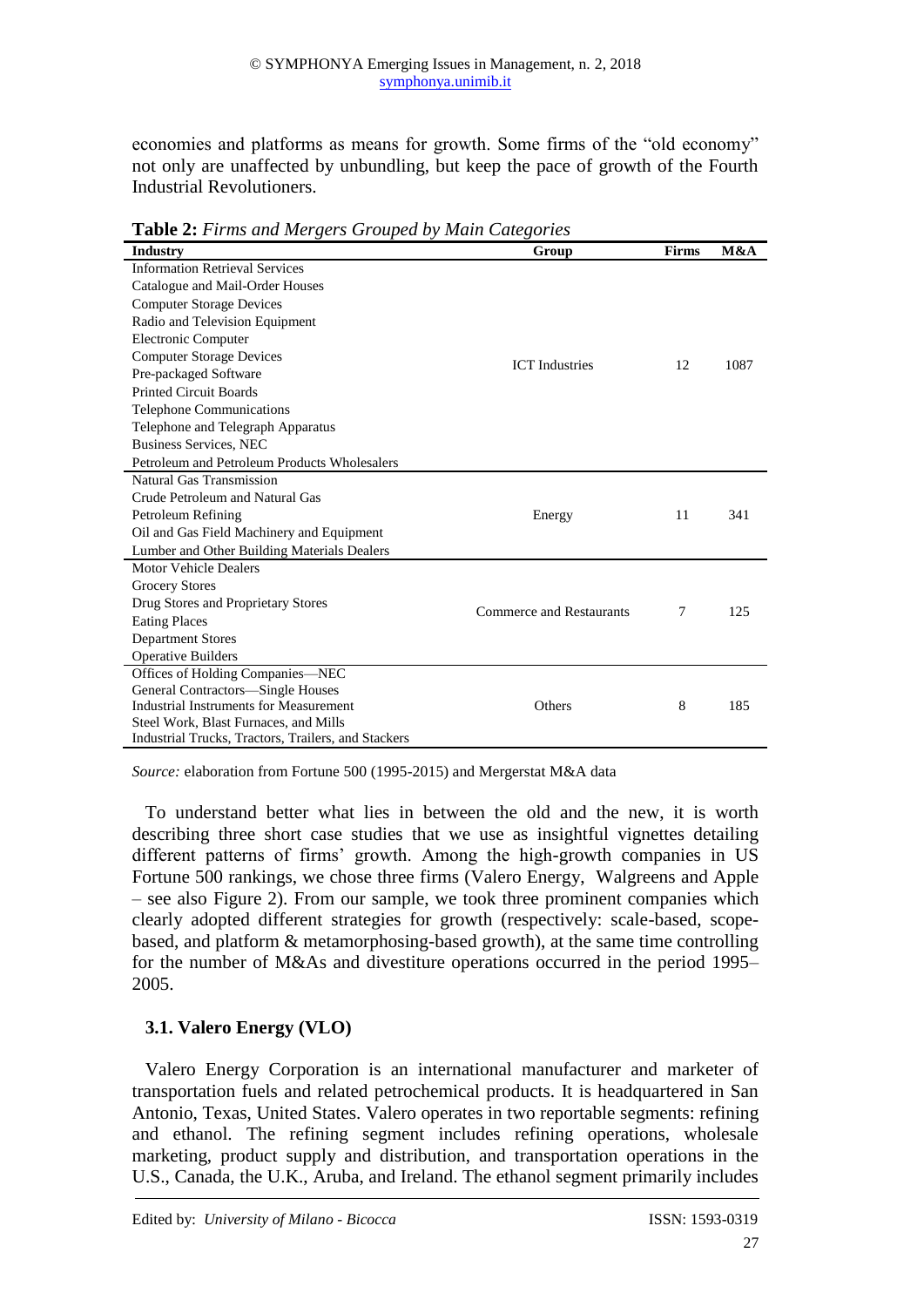sales of internally produced ethanol and distillers' grains (Valero Energy, 2014). During the period 1997–2014, Valero's median annual growth in revenues equalled 15.54%.

In 2014, the company operated 16 refineries throughout the United States, Canada, and the United Kingdom, with a total capacity of approximately 480,000 cubic meters per day; 11 ethanol plants with a combined production capacity of 4.5 million cubic meters per year; and a 50-megawatt wind farm. Before 2013, Valero was one of the United States' largest retail operators with approximately 6,800 retail and branded wholesale outlets in North America, under a wide umbrella of brands (Valero Energy, 2014).

**Figure 3:** *Acquisitions (black lines) and Divestitures (red lines) - Valero (1993– 2014)*



*Source:* elaboration from Mergerstat M&A

According to the Mergerstat database, deals by Valero Energy during the time interval 1993–2014 accounted for a total of 27 operations, with 17 acquisitions and 10 divestitures. Acquisition deals are mainstream in the oil business (Hsu et al. 2017; Riboldazzi 2010; Brondoni 2014) and show a conventional growth path addressed towards scale exploitation through horizontal mergers, with a threefold orientation: (1) optimization of refining size and pipeline capacity, (2) concentration of plants and operations in geographical areas near the sources of oil and with easy access to shipping routes, and (3) focalization on midstream activities such as refining and pipelining, mainly withdrawing from both upstream (exploration and extraction) and downstream (distribution) activities.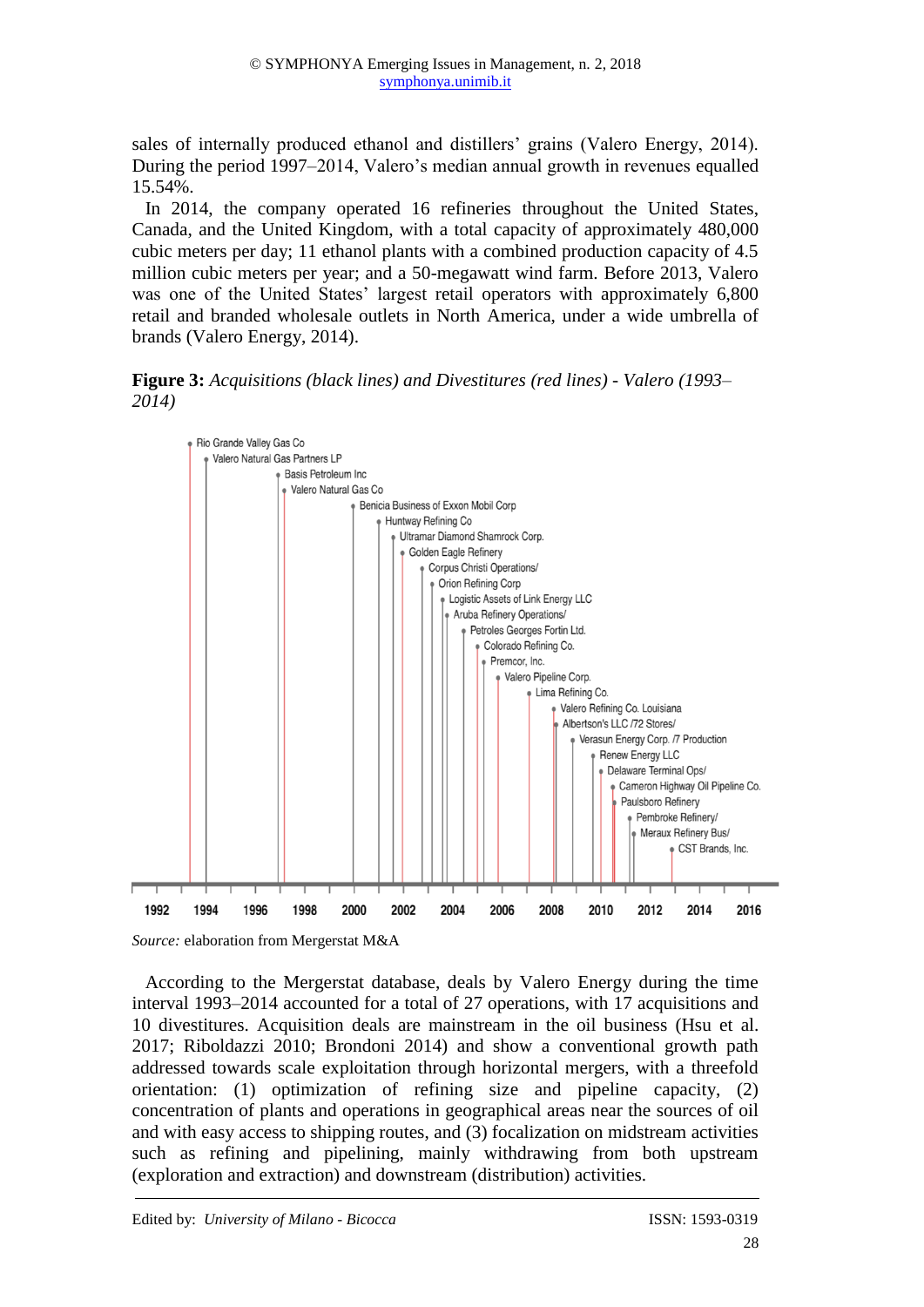Moreover, some acquisitions benefited from specific financial or operating circumstances (bankruptcy or favourable value/book ratios of the targeted firm) that made the deals particularly profitable; among these were Premcor and Orion Refining. The major deals in the surveyed period (Figure 3) gradually led to a withdrawal from gas distribution (Rio Grande Valley, 1993; Cameron pipeline, 2010), exploration activities (Golden Eagle, 2002), and logistics services (Delaware terminal, 2010), concentrating operations on refining and related intertwined phases, such as oil pipelines.

Strategic acquisitions (especially Premcor, 2005) focused on purchasing production and pipeline capacity and were accompanied by divestiture of refineries and other assets exhibiting low strategic complementarities (Lima Refining, 2007; Valero Refining Louisiana, 2008; Paulsboro Refining, 2010). In this path, other acquisition deals fuelled the concentration of refineries and pipelines on distinct areas, mainly Texas (summing up to around 50% of total refining capacity), Louisiana (15%), and California (10%) in the USA, with minor presences in Aruba, Canada (Quebec), and the United Kingdom (Wales).

The main process of expansion and divestiture from less attractive segments in the oil business has been accompanied by more recent acquisitions of ethanol plants (Verasun, 2009; Renew Energy, 2010) located in the Midwest, mainly Indiana and Iowa. The entry in the ethanol business has been justified by increasing complementarities between oil and ethanol in the production of vehicle fuels, as a major consequence of environmental laws. Finally, to complement the focusing process on oil-refining activities and ethanol production, Valero spun off its retail operations into a new company (CST Brands, 2013). Under long-term supply agreements, Valero Energy continues to supply fuel to over 7,400 retail locations, many of which use brand names formerly owned by the oil refiner.

# **3.2. Walgreens (WAG)**

Walgreens provides its customers with multichannel access to pharmacy, health, and wellness services across America, offered through drugstores as well as mail, telephone, online, and mobile applications. In 2014, the company was the largest drugstore chain in the United States with net sales of \$76.4 billion. Walgreens sells prescription and non-prescription drugs as well as general merchandise, including convenience and fresh foods, household items, personal care, and beauty care. Walgreens is present in Fortune 500 rankings over the whole 1995–2015 interval, moving up from 120th to 35th position, with a 10.27% median annual growth in revenues. After 2010, prescription drugs, general merchandise, and nonprescription drugs represented around 65%, 25%, and 10% of total sales respectively (Walgreens, 2014).

As of 2014, Walgreens operated 8,309 locations in 50 states, the District of Columbia, Puerto Rico, and the U.S. Virgin Islands. Locations include 8,207 drugstores, 91 infusion pharmacies, 9 specialty pharmacies, and two mail service facilities. As of 2014, total locations do not include 437 healthcare clinics and 48 worksite pharmacies operated through unconsolidated partially-owned companies.

Drugstores make up a distribution channel which provides generic pharmaceutical goods and services; a typical drugstore is located in the commercial area of a community, hence the name "community pharmacy". "Specialty pharmacy" refers to distribution channels designed to handle specialty drugs or treatments, such as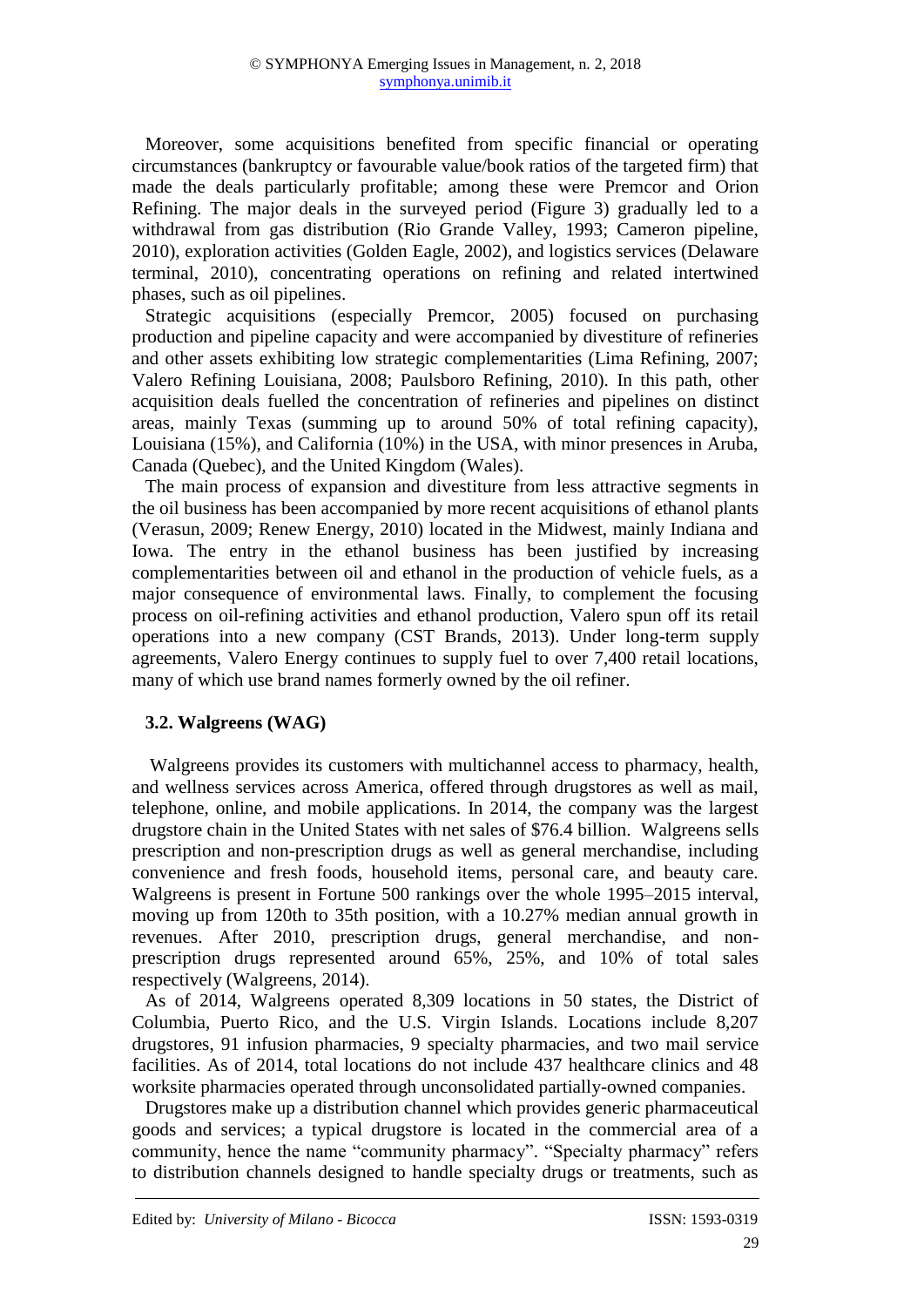pharmaceutical therapies that are either high-cost, high-complexity, or high-touch; "high-touch" refers to a higher degree of complexity in terms of distribution, administration, or patient management needing customized treatments, which drives up the cost of the drugs. Similarly, infusion pharmacies provide patients with therapy services including the administration of intravenous (IV) medications for acute and chronic disorders which must be treated by IV.

**Figure 4:** *Acquisitions (black lines) and divestitures (red lines) - Walgreens (1993– 2014)*



*Source:* elaboration from Mergerstat M&A

Walgreens provides specialty and infusion services at home, at the workplace, in a physician's office, or at a company's alternate treatment site. Other clinical services include laboratory monitoring, medication profile review, nutritional assessments, and patient and caregiver education. In addition to store traffic, websites (including Walgreens.com and drugstore.com) received an average of approximately 59.7 million visits per month in 2014.Integrated with the ecommerce platform, the mobile application allows shoppers to refill prescriptions through scan technology, receive text messages alerting when a refill is due, and other front-end functionalities.

In the first instance, Walgreens's pattern of acquisitions (Figure 4) is marked by both the overall growth of its distribution channels in terms of the size of the network (total number of locations) and, later, vividly characterized by the expansion into specialized channels (mostly infusion pharmacy and specialty pharmacy). The company concluded around 50 M&A deals in the period 1995– 2014; the huge majority (45 operations) were acquisitions, with a remaining tiny quote of divestitures related to support activities, such as information systems and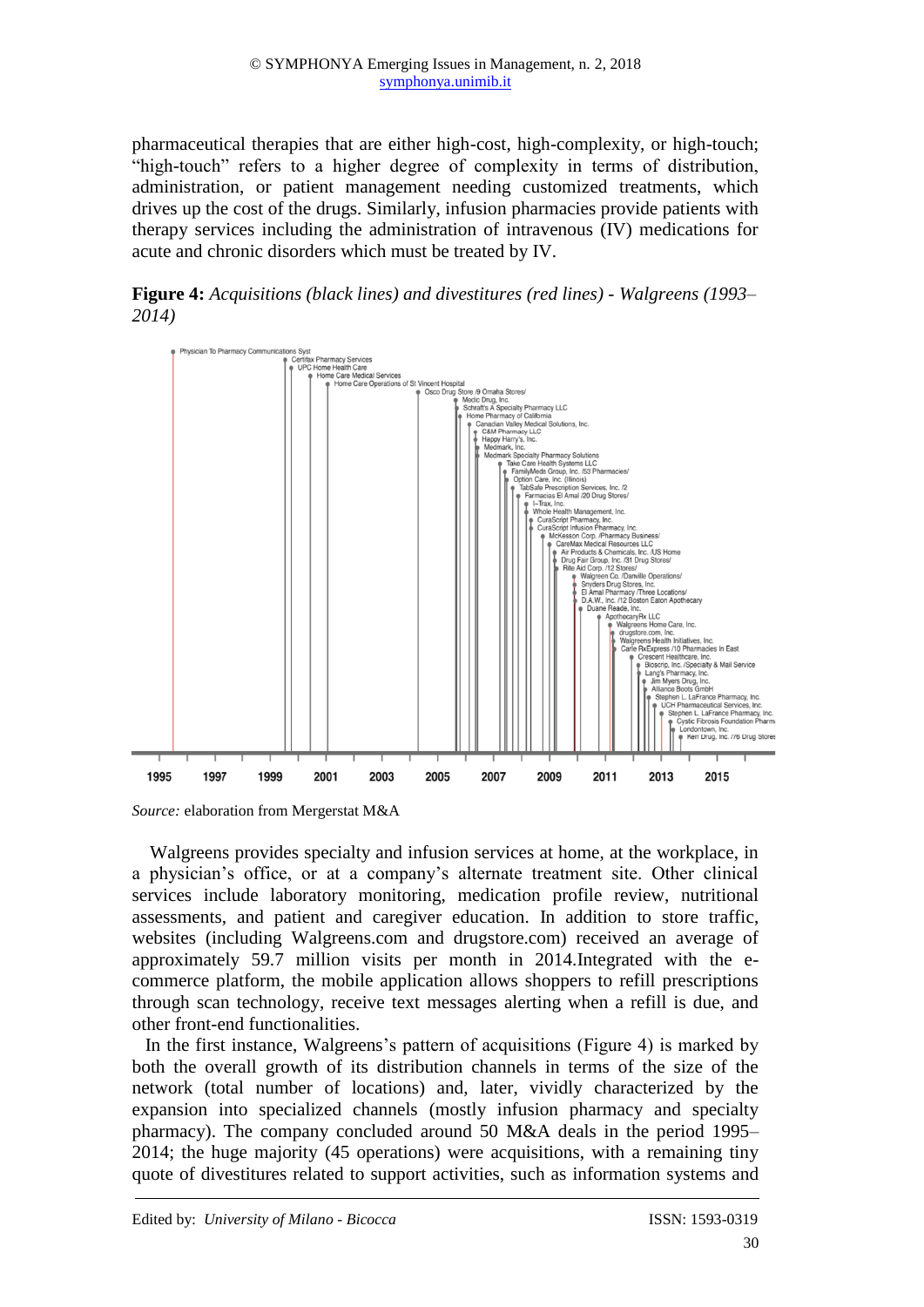business process services (Pharmacy to Pharmacy Communication Syst, 1995; Danville Operations, 2010; Walgreens Health Initiatives, 2011).

The path of acquisitions showed no significant pattern in terms of geographical location, as Walgreens's main goal was to reach the largest population share; in this respect, population density seemed the sole driver in location decisions (Walgreens 2014). This generic intent unites the strategy of major firms in the pharmaceutical services industry (Walgreens, CVS), whereas other companies prefer a more focused approach: Rite Aid, for example, concentrates its distribution network mainly on the West and East Coasts of the USA.

Some deals were paramount in terms of number of customers served and growth of the drugstore distribution channel (size). In particular, acquisitions of companies which already provided health management centres and pharmacies at largecompany worksites (I-trax, 2008; Whole Health Management, 2008) allowed Walgreens to quickly expand its global base of customers.

Before 2005, all M&A deals were targeted at networks of drugstores or support services. The process of horizontal diversification toward specialized channels (scope) began in 2005 and was particularly intense in the time interval 2006–2009. The succession of acquisitions was first aimed at specialty pharmacies, with at least six operations in this period (among these: Schraft's, 2005; C&M, 2006; Medmark, 2006) and later focused on the more specialized segment of infusion pharmacies (Canadian Valley Medical Solutions, 2006; Coscript, 2008; Air Products & Chemicals, 2009). Acquisitions concerned with specialized channels summed up more than 15 operations until 2014 and were frequently aimed at target firms managing pharmacies with multiple specializations (both infusion and other specialties). This stream of operations allowed Walgreens to enter novel specialized segments, obtaining new assets, situated knowledge, and specific capabilities to trigger and fuel the corporation's growth path into horizontal integration.

# **3.3. Apple (AAPL)**

Apple Inc. is a California corporation established in 1977; it designs, manufactures, and markets mobile communication and media devices, personal computers, and portable digital music players, and sells a variety of related software, services, accessories, networking solutions, and third-party digital content and applications. Apple's products and services include electronic devices, a portfolio of consumer and professional software applications, operating systems, processing and storage cloud services, and a variety of accessories, service, and support offerings. Apple also sells and delivers digital content and applications through music and web store platforms. In addition, Apple sells a variety of thirdparty products, including application software, through both online and retail stores.

As part of its business strategy, Apple continues to expand its platform for the discovery and delivery of third-party digital content and applications through proprietary web stores. Apple's App Store and iBooks Store allow customers to discover and utilize media such as books and music, and install applications. Apple also supports a community for the development of third-party software and hardware products and digital content that complement Apple's offerings. Moreover, Apple's strategy also includes building and expanding its own retail and online stores and its third-party distribution network. More than 84% of the total sales came from the sales of hardware products like Mac, iPhone, and iPad. In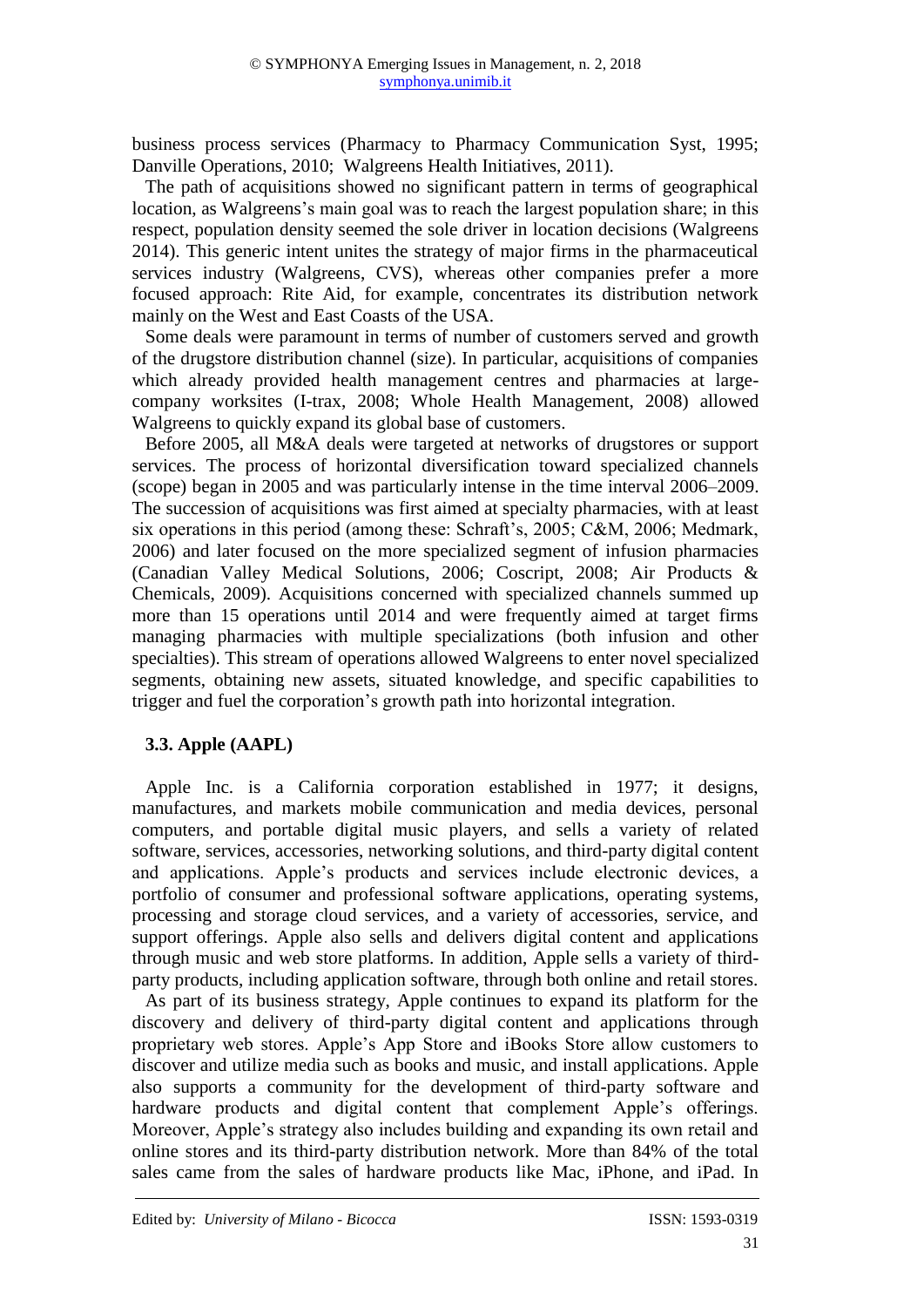hardware products, Apple implements its proprietary OS and App Store (Apple Inc. 2014).

Apple's growth path is far from uniform in the time interval we considered (1995–2015); in 1995 it ranked in position 123 in the Fortune 500, with a total revenue of \$9.18 billions USD. Over a seven-year period the company suffered a deep crisis that dropped its rank to 325th place, with a huge fall in revenues (\$5.3 billion USD) and a loss equal to \$25 million USD. During the last decade the corporation made its way back to one of the highest positions in the Fortune 500 ranking, gaining the fifth position in 2015 with total revenues of \$182 billions USD. In the period 2002–2015, the average annual growth rate was equal to an astonishing 33.28%. Our analysis of Apple's line of conduct in acquisitions and divestitures will focus on this time interval.

Apple has not been very active, in comparison with other platform keystones like Google, in acquiring firms, with only 29 acquisitions from 1988 to 2009 (Yang et al. 2018). However, in recent years, Apple has used M&As as a core part of its business strategy: the Mergerstat M&A database records 34 deals in eight years (Figure 5), most of which were acquisitions. In effect, the only two divestitures shown here both refer to security applications (Autentec, 2012; Abaca Technology, 2012).

Before 2006, Apple acquired mostly firms that developed software applications, with some relevant cases like Claris (1998), which operated in the segment of productivity tools (related to iWork and FileMaker applications), and NeXT (1997), which developed operating systems (associated with Apple's OS X and iOS).

Since 2006, acquisitions target growth and control of four strategic portions of Apple's ecosystem: (1) specific equipment components (microprocessors, sensors, displays) and distinctive software interfaces, in order to drive the strategic launch of new hardware devices; (2) expansion and development of mapping services and applications; (3) search and analytics services for web stores; and (4) development of functionalities and applications for digital content (mostly music listening services).

In detail, major acquisition related to hardware devices (Intransitive, 2010; Anobit, 2011; Passif Semi, 2013; PrimeSense, 2013; LuxVue, 2013) were aimed at the development of Apple's System-On-a-Chip (SOC) platform and other hardware components that are paramount elements in the company's proprietary mobile architecture; these deals are further improved by human-machine-interface (HMI) solutions, especially aimed at face and voice recognition (Siri, 2009; Polar Rose, 2010). This stream of acquisitions is rather erratic in time, although it seems related to the introduction of new generations of mobile devices.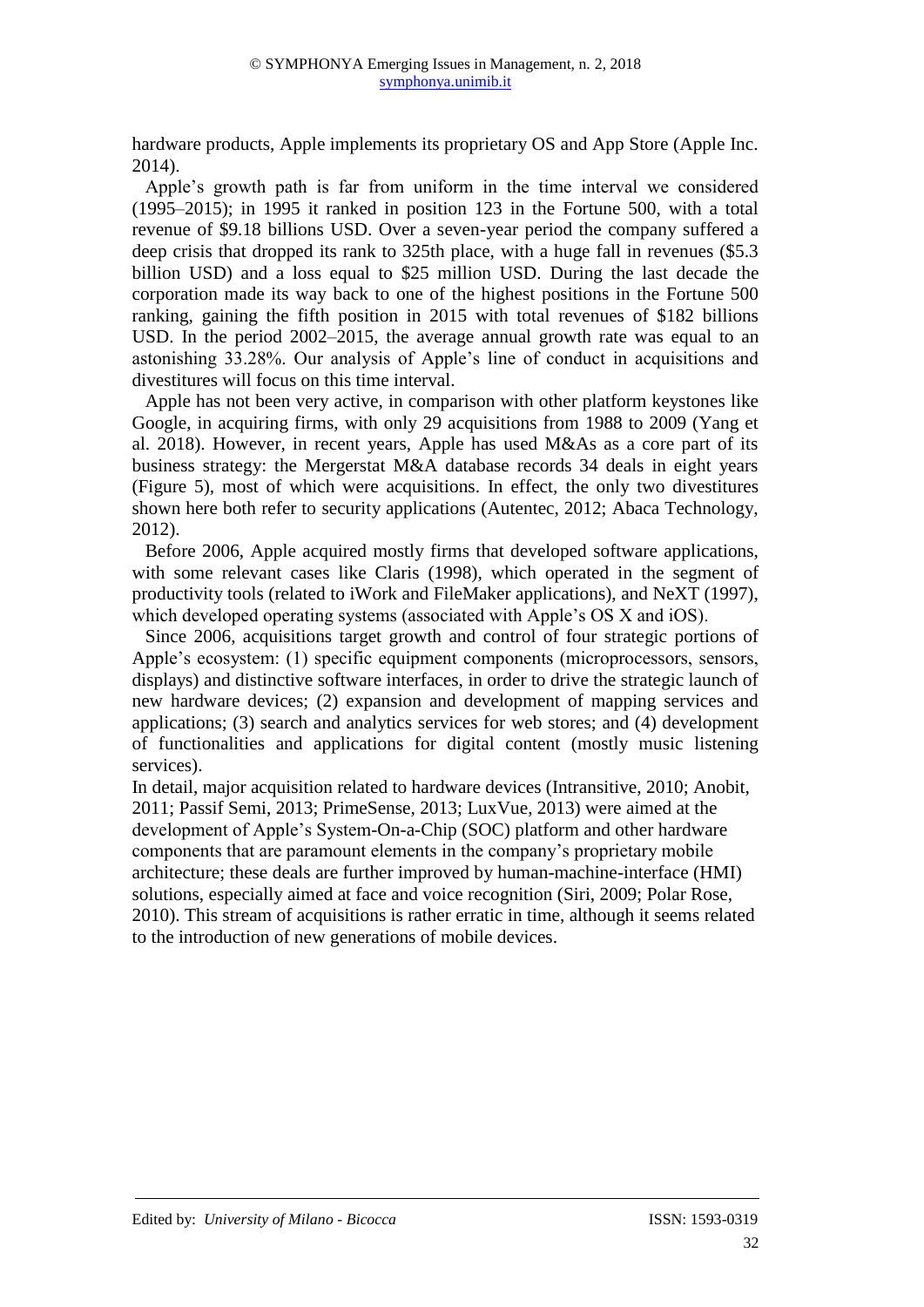



*Source:* elaboration from Mergerstat M&A

The second relevant segment developed in Apple's ecosystem is connected with mapping and geo-localization services, and is easily detectable in time: in the period 2009–2014 at least 10 major M&A operations were aimed at developing this strategic portion of the platform, with a burst between 2011 and 2013; among them, Placebase (2009), Poly9 (2010), C3 Techs (2011), WiFiSlam (2013), Locationary (2013), and others. A third major component of the platform is represented by specialized search and analysis tools targeted at facilitating the seeking and identification of specific information, such as applications, music, and databases, in the Apple Store (Chomp, 2011; Topsy, 2013; Novel Prj, 2013; Matcha, 2013). Finally, a further strategic portion of the platform aimed to enhance digital content services, in particular music streaming (Lala.com, 2009; Beats Electronics, 2014).

# **4. Discussion**

The three case studies on high-growth Fortune 500 companies reflect three ideal typical strategies for growth: we treat Valero Energy as the poster child for scalebased, Walgreens for scope-based, and Apple for platform-metamorphosing-based growth.

Valero Energy operates in a traditional industrial sector where patterns of growth are largely informed by focusing on scale-relevant stages. As a specialist in the petrochemical products market, many of Valero's acquisitions are related to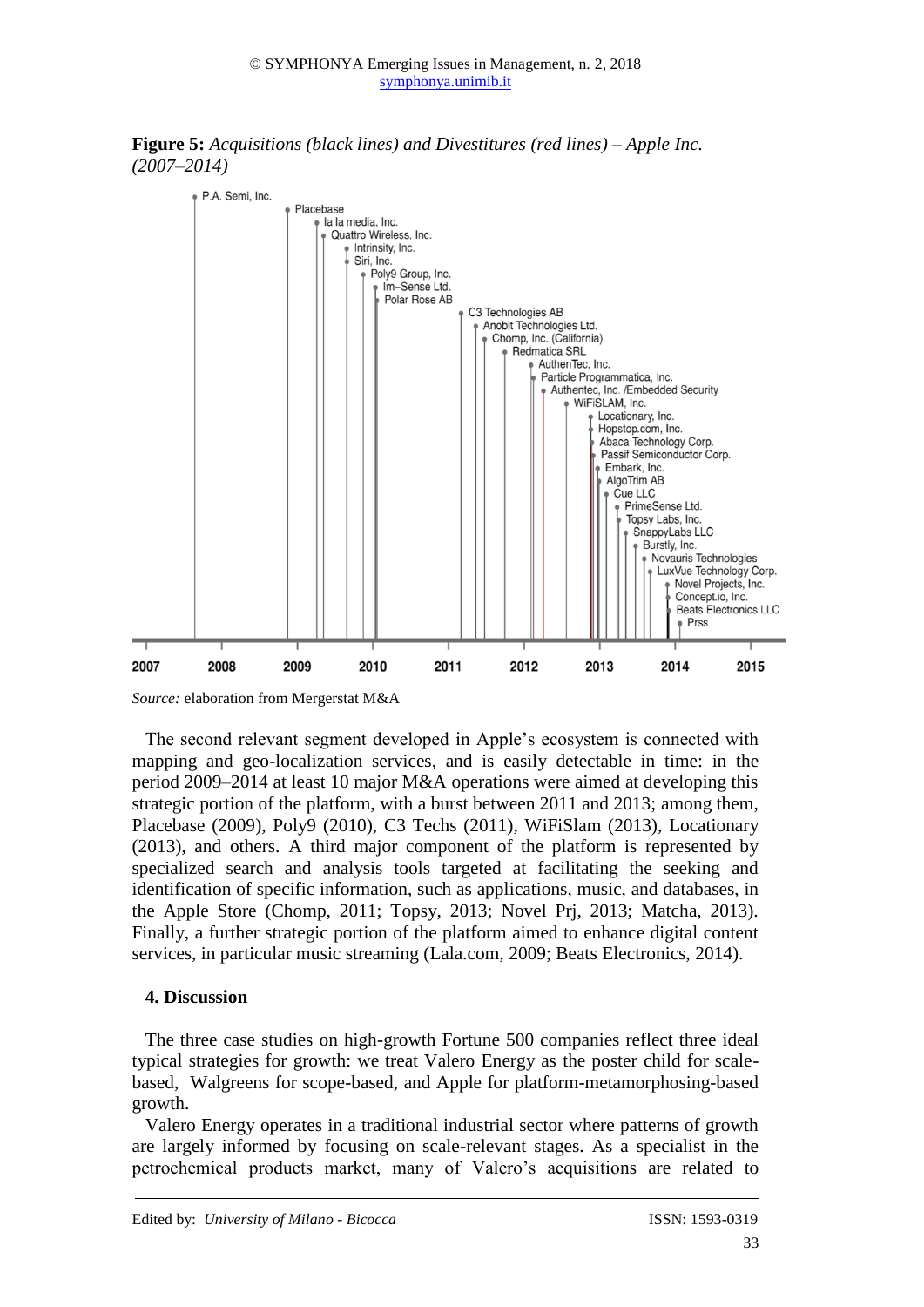optimizing size and capacity of production, at the same time extending its operations in different geographical sourcing markets. Divestitures occurring over time reflect a tendency to concentrate on the stages of the supply chain (refining and pipelining) that mostly gain from scale, withdrawing from upstream and downstream activities (such as extraction or distribution). Moreover, even when investing in complementary technologies (e.g., ethanol-based production), the main motivation is not scope-related, but it is, on the contrary, related to market opportunities emerging from changes in the regulations of the fuel industry.

In the case of Walgreens, many instances of growth through acquisitions are, again, related to scale-based motives. There are, apparently, similarities with the case of Valero Energy: both exploit scale in some stages of the value chain. But while Valero exploits scale by focusing, Walgreens reaches scale by replicating a business format in a growing network of outlets. Many acquisitions reflect a strategy of entry in different geographical areas in the drugstore market. On top of that, more so than in the case of Valero Energy, many acquisitions are related to strategies of diversifications from the traditional business of distribution of prescription and non-prescription drugs, with the acquisition of adjacent business lines such as specialty pharmacies and infusion centres. As a result, efficiency motives become over time intertwined with a rationale for growth related to the expansion in different market niches which are compatible with the core competence of the company, where moves occur to take advantage of novel market opportunities. The move from scale to scope seems common to the recent developments of retailers (Riboldazzi 2015), and can be a prelude to a platformdriven pattern of growth.

Even more complicated to disentangle are the various motivations at play in the case of Apple's growth strategy. Until 2006, growth apparently followed a pure platformization pattern: a strong proprietary and unbundled hardware-software platform, enacting families of complementary products, created a network of users tied to the platform by high switching costs. This growing network fuelled the supply of platform-specific contents and applications. In the more recent decade, instead, the bulk of the acquisitions have been related to technological and platform extensions which increase the value of the whole company ecosystem (e.g., analytical tools, digital contents, georeferencing etc.). The set of functions performed by the platform has not been defined since the beginning. New tools appear, with the potential of increasing the value of the original mediating function in a two-sided market; such is the case of georeferencing services and recommendation tools. Moreover, new and highly attractive content must be quickly developed in order to attract new users or tie the existing ones to the platform. Competition among ecosystems needs a rapid exploration and quick adaptation to this protean nature of platforms, which give advantages to the internalization of search and development of new functions, applications, and contents. This process calls to mind the rationale of growth based on *dynamic transaction costs*, used to explain vertical integration: "When the existing arrangement of decentralized capabilities is very different from that required by a major systemic innovation, (vertical) integration—which permits a quicker and cheaper creation of new capabilities—may prove superior" (Langlois, Robertson 1995, p. 43).

Summing up, we posit that high growth companies in turbulent markets, such as Apple, exhibit a strong tendency of growing through a pattern of metamorphosis of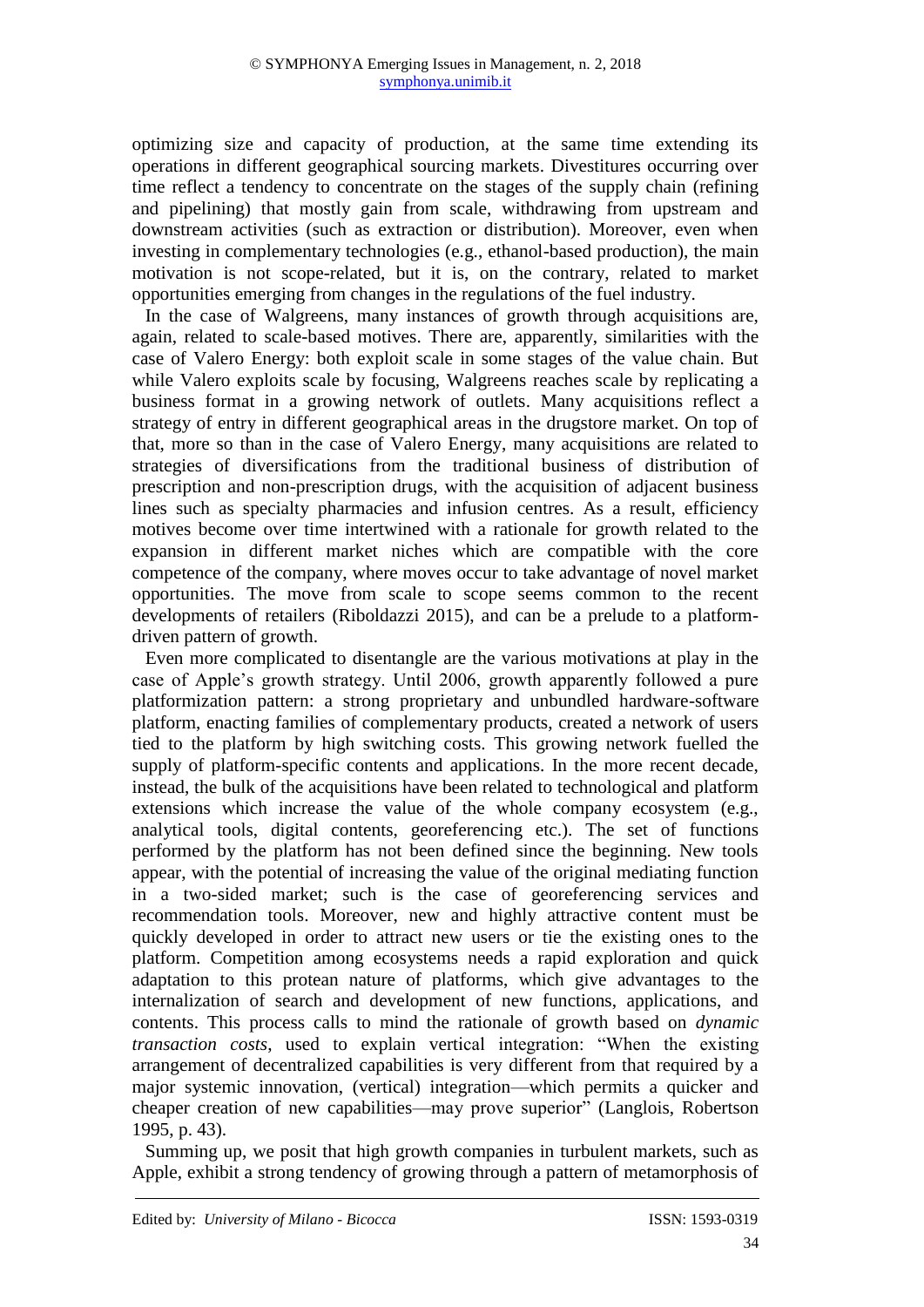their vertical boundaries and horizontal scope as a way to better exploit their position in platform markets. According to our view, the discovery of novel business opportunities opens new ecological niches; existing firms and incumbents compete in occupying the new ecological niches, using different resources. Entrants can attack, or create through innovation, new, small niches; as niches increase in size, incumbents swallow the new niches. This process can bring the firm away from its original core: periodic redesign of the set of activities gives coherence to the set of activities in which the firm is involved, and metamorphoses the firm identity around the platform. According to this view, the firm's growth becomes part of a process of discovery in which markets are not given, and firms expand by taking advantage of the use of some source of competitive advantage in new markets and business by adding features to their platform as a way to improve their market stance.

#### **5. Conclusions**

This paper has shown first that, in the Fourth Industrial Revolution, different patterns of growth survive, overlap, and graft, and the voracious growth of firms of the new economy represent only a fraction of changes that affect both the old and the new economy. A full understanding of the big chances faced by firms cannot lose sight of what happens "outside the new". We have presented just a few business cases but, together with information and communication, industries like health, food, or energy are in different ways affected by global changes (Brondoni 2014), with important consequences for the strategic patterns of integration, disintegration, and growth.

Secondly, it has presented a short characterization of growth patterns, showing that the same archetypal pattern of growth through platformization of the Fourth Industrial Revolution must be refined and better understood. To this aim, a model of platform metamorphosing has been outlined which refreshes in the new context the concept of dynamic transaction cost used by Langlois and Robertson (1995) to explain vertical integration. It must be emphasized that growth models and industrial sectors are not mutually homologous. In effect, different companies located in the same sector can choose multiple growth strategies: in the oil sector, for instance, many firms pursue vertical integration, whereas other corporations, such as Valero Energy, focus on horizontal integration on narrower phases of the global value chain. Moreover, the same platformization path could exploit different strategic intents; for instance, the path of acquisitions of mapping and localization service firms, pursued by both Google and Apple, is actually complementary to different mixes of strategic goals, such as advanced search services, rather than support for self-driving vehicles.

Obviously, this investigation has to be considered still at its early stages and further refinements are needed in order to gather a more grounded understanding of the empirical phenomenon addressed in this article. One promising area of research is represented by studying the impact of digital transformation of traditional industries as a major driver for firms' growth. The emergence of innovative ways for reaching new markets, optimizing internal processes and collecting data is becoming key aspect in value creation strategies. Moreover, from the methodological standpoint, we believe it is essential for the future agenda to move from vignette cases to more detailed business analysis, and to pair qualitative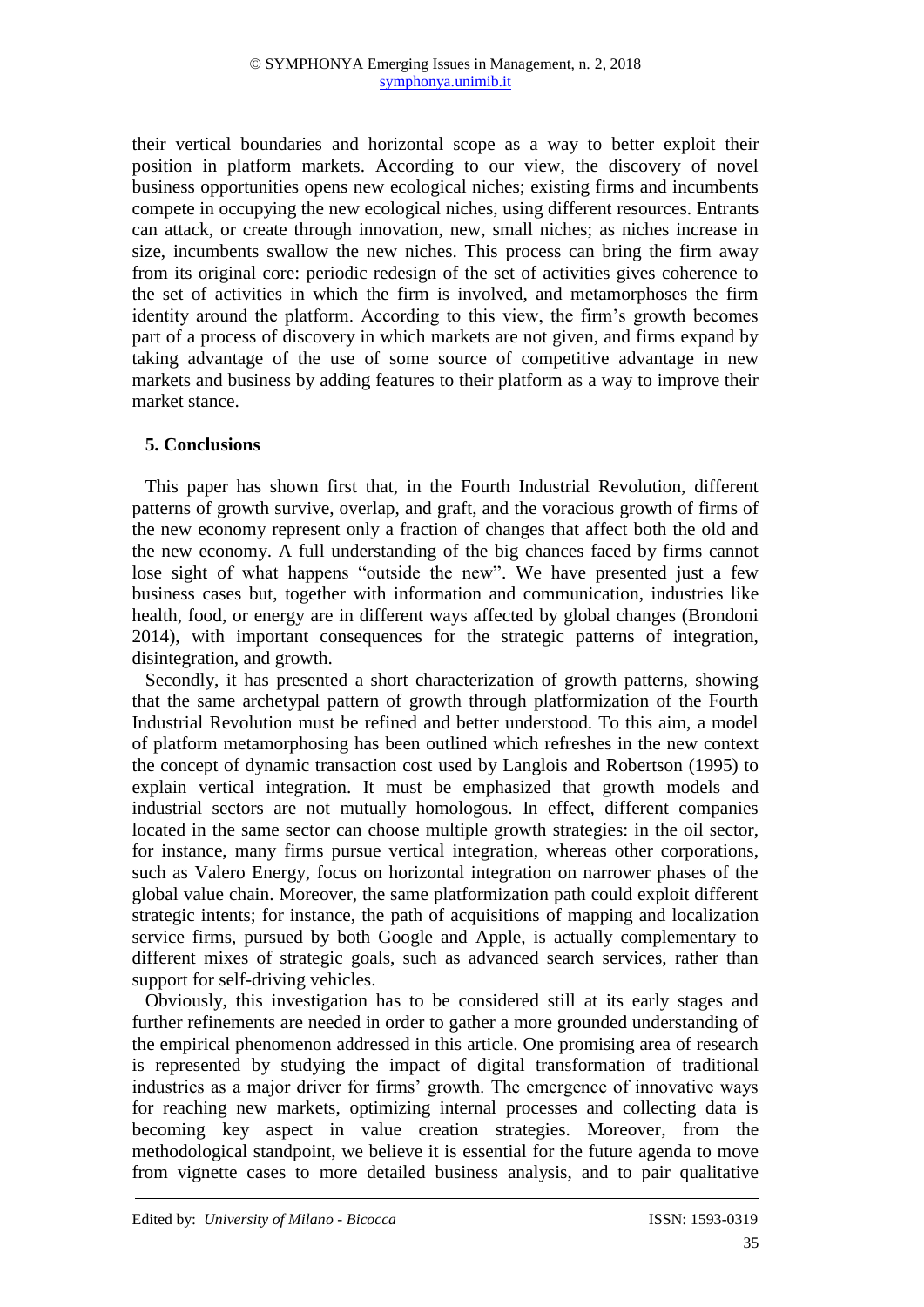analysis with quantitative assessment of growth patterns. From the authors' point of view, however, this is a first tentative step to go beyond the fads and the fashionable tags that fill the literature on the Fourth Industrial Revolution.

#### **Bibliography**

Apple Inc. (2014). Form 10-K 2014. Retrieved from [http://www.sec.gov/edgar.shtml.](http://www.sec.gov/edgar.shtml)

Arthur W. Brian (1994). *Increasing Returns and Path Dependence in the Economy*. Ann Arbor, MI: Michigan University Press.

<https://doi.org/10.3998/mpub.10029>

Aversa Paolo, Haefliger Stefan, Rossi Alessandro, Baden-Fuller Charles (2015). From Business Model to Business Modelling: Modularity and Manipulation. *Advances in Strategic Management,*  33, 135-185.

<https://doi.org/10.1108/S0742-332220150000033022>

Baldwin Richard (2016). *The Great Convergence. Information Technology and the New Globalization*. Cambridge, MA: Belknap.

Brands Henry W. (2010). *American Colossus. The Triumph of Capitalism, 1865–1900*. New York, NY: Anchor Books.

Brondoni Silvio M. (2014). Ouverture de 'Global Networks and Sustainable Development – 1'. *Symphonya: Emerging Issues in Management (www.unimib.it/symphonya)*, 1, 1-9.

- <https://doi.org/10.4468/2014.1.01ouverture>
- Brondoni Silvio M., Pironti Marco (2015). Ouverture de'Design Management, Product Engineering and Global Competition'. Symphonya. Emerging Issues in Management, 2, 1-12. <http://dx.doi.org/10.4468/2015.2.01ouverture>

Brueller Nir N., Carmeli Abraham, Drori Israel (2014). How Do Different Types of Mergers and Acquisitions Facilitate Strategic Agility? *California Management Review*, 56, 39-57.

<https://doi.org/10.1525/cmr.2014.56.3.39>

Cartwright Susan, Schoenberg Richard (2006). Thirty Years of Mergers and Acquisitions Research: Recent Advances and Future Opportunities. *British Journal of Management*, 17, S1-S5.

<https://doi.org/10.1111/j.1467-8551.2006.00475.x>

- Chandler Alfred D. Jr. (1962). *Strategy and Structure: Chapters in the History of the American Industrial Enterprise*. Cambridge, MA: MIT Press.
- Chandler Alfred D. Jr. (1990). *Scale and Scope: the Dynamics of Industrial Capitalism*. Cambridge, MA: Belknap Press.

Chandler Alfred D. Jr. (1992). Organizational Capabilities and the Economic History of the Industrial Enterprise. *Journal of Economic Perspectives*, 6 (3), 79-100.

<https://doi.org/10.1257/jep.6.3.79>

Coad Alex (2009). *The Growth of Firms: A Survey of Theories and Empirical Evidence*. Cheltenham, UK: Edward Elgar.

<https://doi.org/10.4337/9781848449107>

- David Paul A. (1992). Path-dependence and Predictability in Dynamic Systems with Local Network Externalities: A Paradigm for Historical Economics. In D. Foray and C. Freeman (Eds.), *Technology and the Wealth of Nations. The Dynamics of Constructed Advantage*. London, England: Unkinder.
- Evans David S., Hagiu Andrei, Schmalensee Richard (2006). *Invisible Engines. How Software Platforms Drive Innovation and Transform Industries*. Cambridge, MA: MIT Press.
- Evans David S., Schmalensee Richard (2007). *Catalyst Code. The Strategies Behind the World's Most Dynamic Companies*. Boston, MA: Harvard University Press.

[https://doi.org/10.1111/j.1540-5885.2008.00309\\_3.x](https://doi.org/10.1111/j.1540-5885.2008.00309_3.x)

Hsu Kuang-Chung, Wright Michael, Zhu Zhen (2017). What Motivates Merger and Acquisition Activities in the Upstream Oil & Gas Sectors in The U.S.? *Energy Economics,* 65, 240-250.